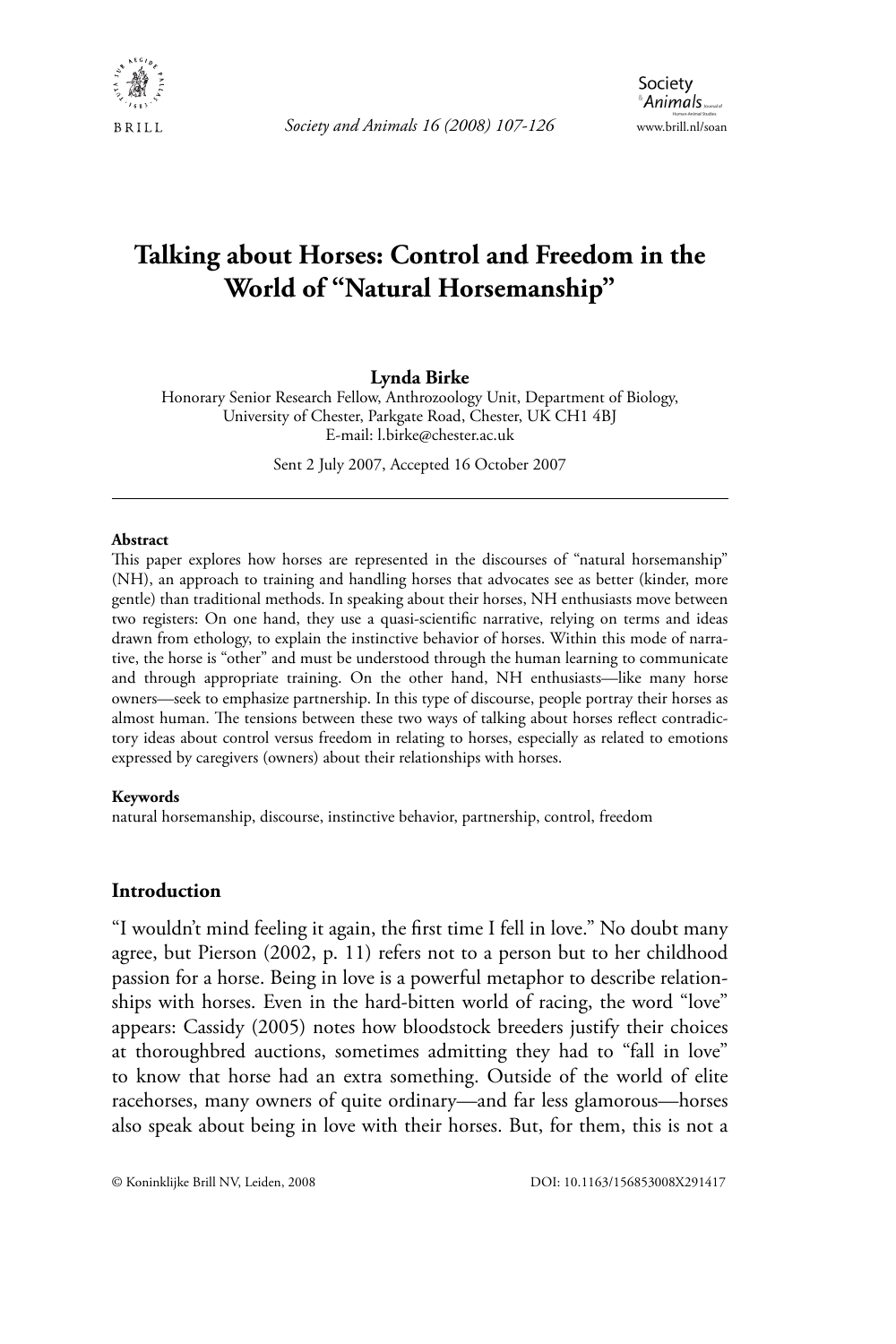falling-in-love based particularly on the horse's potential to win races: rather, it can be falling in love through learning how to communicate with the horse.

 Horses are rich sources of myths and metaphors, held in high regard by many cultures: They are part work-animal but also part symbol-of-freedom or-wildness (Barclay, 1980; Lawrence, 1985). These rather contradictory understandings of horses, as both horses in the wild and horses who are tame, play out in how horse people think or talk about their animals. In popular horsey culture, for instance, contributors to equestrian websites write enthusiastically about the liberty of the horse, while at the same time asking questions about how better to ride (and thus control) their nonhuman animals.

## **Natural Horsemanship (NH) and the Leisure-Horse World**

These understandings are particularly explicit in the leisure-horse industry, where many people keep horses more as companion animals (pets) than as work animals. In this paper, I draw on a study of people in a particular sector of the leisure-horse world—that is, practitioners of what has been called "natural horsemanship"  $(NH)^{1}$ —to explore how they talk about horses and attribute meaning. By "leisure horse," I mean those horses kept for, say, pleasure riding and/or some competitive work as part of the guardian's (owner) use of leisure time. I use the term NH here to cover a range of approaches advertised as being "new" methods. Although these methods are disparate, what they have in common is that they are advertised as being based on gentleness and are seen as departing radically from traditional approaches.<sup>2</sup>

Broadly speaking,  $NH<sup>3</sup>$  is a fairly recent cultural change in the horse world, both in North America and Europe, and involves a variety of trainers and methods of handling horse—Birke (2007) provides additional details. What they have in common, however, is the belief that their approaches to training and horse husbandry are different, based on kindness and learning to "speak horse." Not surprisingly, respondents often mention the need to handle and manage the horse as "naturally" as possible (Birke). They see these methods, moreover, in opposition to what they portray as "traditional" methods. Whether or not that is true in practice, the discourses of NH practitioners show very clearly the tensions in how we think about horses—extolling both the wildness/freedom of horses and specific methods of taming them.

 Apart from changes in equestrian practice, NH also means potential changes in the way that horses are represented in popular equestrian culture. Those representations in turn both potentially reflect and reproduce changing relationships between horses and humans. Here, I focus on how these owners and users of NH speak about their horses and their relationships with them: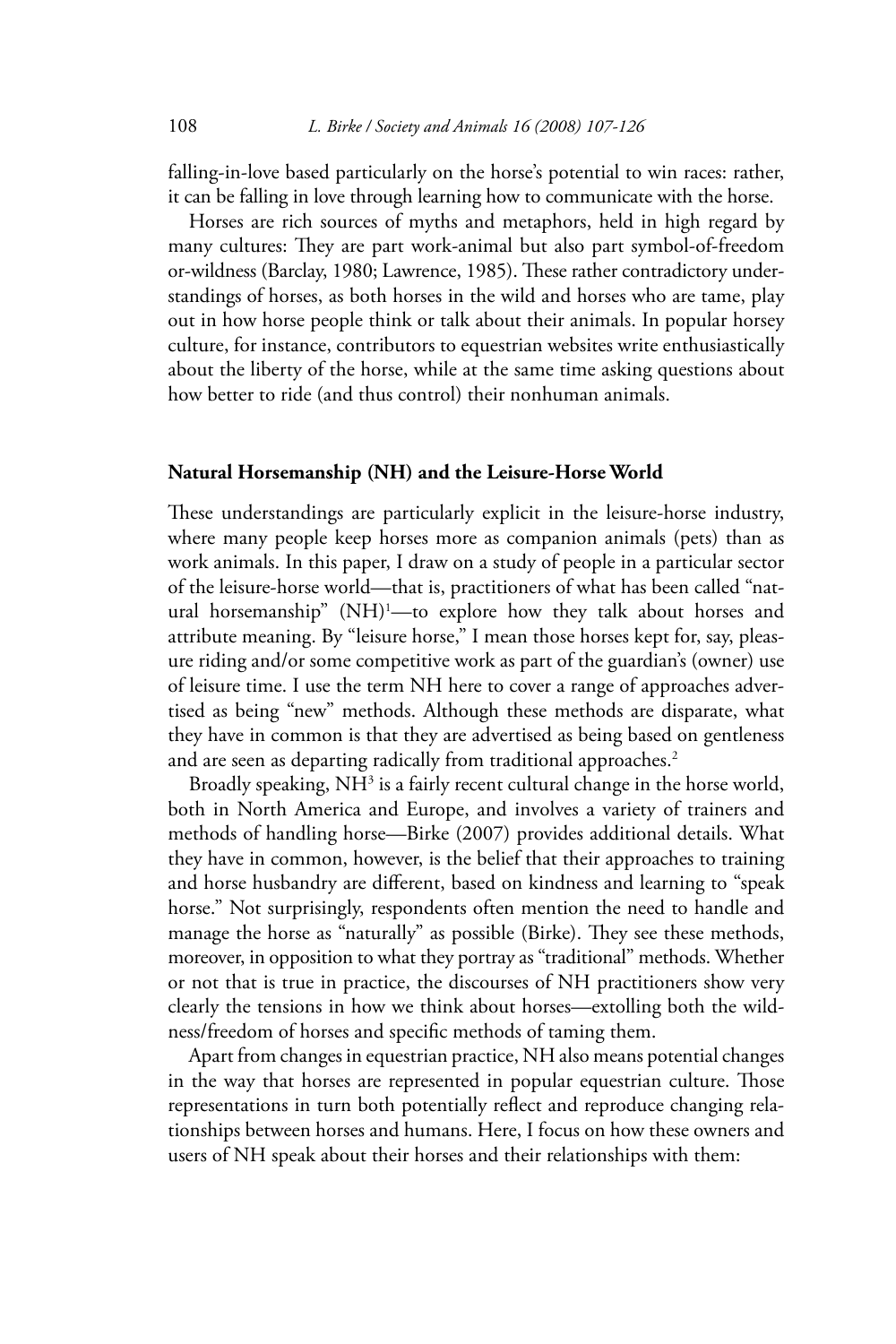- 1. What kinds of discourse do they use?
- 2. How do they express the tension between seeing horses as friends and seeing them as valuable tools? And
- 3. What do these ways of speaking about horses accomplish, for both human and horse?

 Among other things, I will argue, the emphasis on partnership in NH appears to permit greater space for emotionality, for being in love, even while it encourages emotional control.

 Growing public interest in different forms of NH reflects a larger shift in our attitudes toward nonhuman animals, from an attitude of instrumentality to one of a growing empathy with animals (Franklin, 1999). There are several reasons for this change: among them, a growing awareness of animal sentience and subjectivity, which flies in the face of beliefs that animals are there simply for us to use. As a result, there have been dramatic changes in how people understand—and talk—about animals close to them; we now speak of companion animals to describe dogs and cats, for example, or talk of guardianship rather than ownership (Irvine, 2004). There have also, significantly, been changes of emphasis in dog training—from advocacy of largely coercive methods to insistence on using gentler approaches. Thus, the rise in popularity of NH is part of a wider trend in how we relate to—and train—those animals who are close to us. Whatever ideals participants in this research might have about human/horse relationships, it was clear that most felt those ideals were not met through conventional approaches to equitation (Birke, 2007). NH, most felt, offered a completely new approach, which allowed them to begin to understand horses and develop a partnership—to learn to "speak horse".4 Yet, although they were unanimous in talking about partnership with their animals, their narratives portray horses in several, sometimes contradictory, ways. Some of these may be identical to narratives throughout equestrianism; what I explore here, however, are ways that this particular sub-group of equestrians—participants in what has been called a "revolution in horsemanship" (Miller & Lamb, 2005)—articulate beliefs about horses and equine behavior.

 Two distinct themes of discourse about horses emerged from my analysis: At times, NH advocates sought to understand the horse as animal, as instinctdriven, a need expressed by reference to scientific ideas about horse behavior. In this sense, the horse is "other," an animal apart, driven by a genetic inheritance; the horse can be tamed and brought into human worlds only by understanding that heritage and overcoming it by training. In contrast to the image of horses as other (whether misunderstood or better understood through science), is the partnership narrative, in which the horse becomes almost human,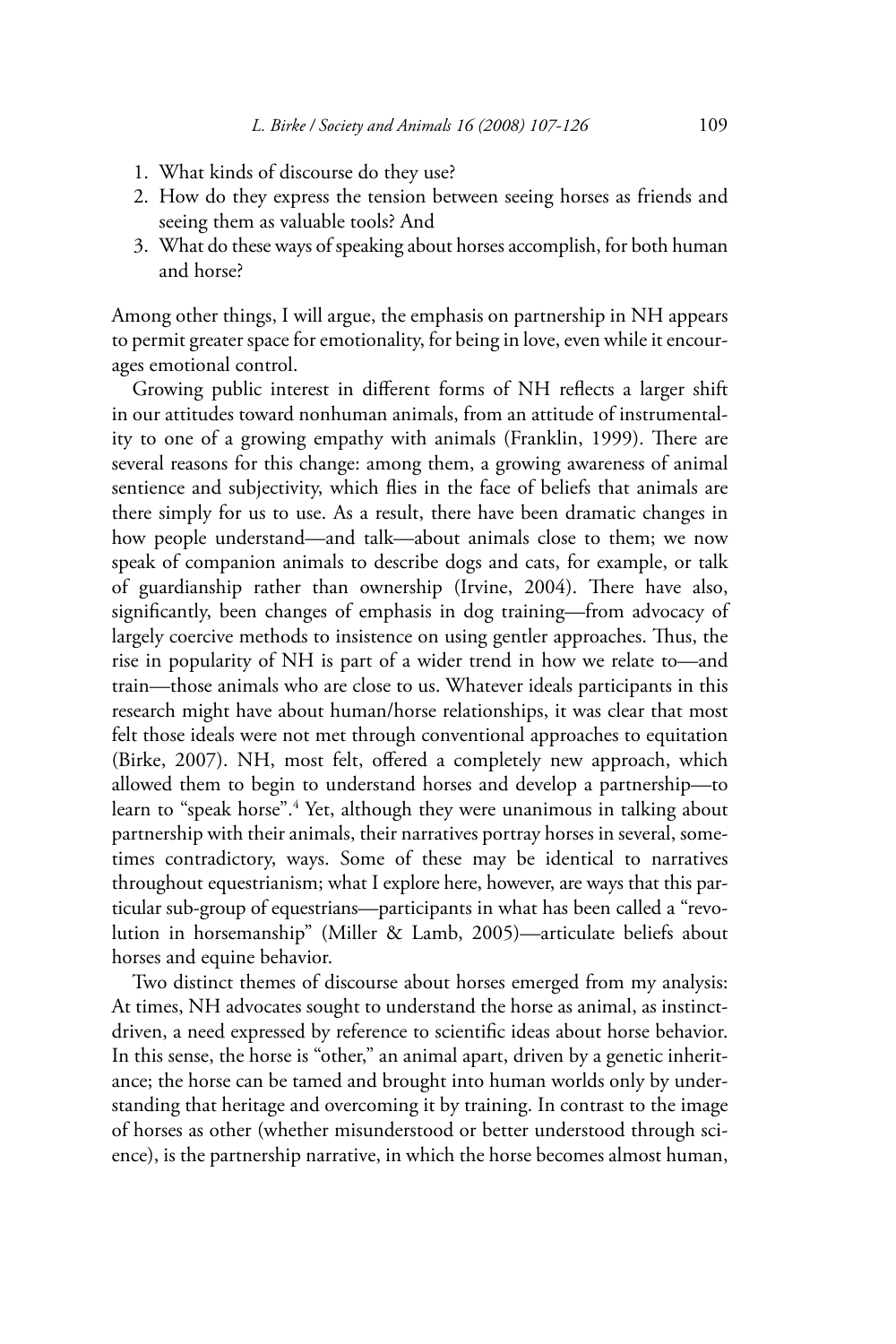a subject—"he's part of my soul," explained several respondents. Horses in this narrative were (to some extent) free to make their own decisions.

 Portraying horses as other is not necessarily antithetical in daily practice to portraying them as partners—it may be possible, for instance, to overcome a horse's instinctive tendency toward flight and so build a partnership. Nor is the other/partner contrast unique to NH—it draws, after all, on narrative themes about companion animals that are common in our culture. By contrasting them, however, I want to emphasize how they are expressed in NH discourse in particular and how these narratives accomplish different things.

# The Horse as "Other," the Horse as Partner

## *Comfort Zones: The Behavior of the Horse as Instinctive*

 NH advocates tend to be very passionate about their new-found methods (although a few of my interviewees were critical of at least some NH methods). They see these methods as quite different from their previous experiences of traditional approaches: the latter were cruel, forceful, whereas NH offers them the chance to "learn to speak the horse's language" (Birke, 2007). Yet despite this powerful story of partnership (discussed further below), horses are also "other." "Horses are still horses." several argued, meaning that they should be understood as akin to horses in the wild, not-human. In speaking about horse behavior, respondents drew on a kind of scientific (ethological) discourse and the psychology of learning theory. These are emphases foregrounded in much NH instruction (they are often less explicit in traditional training), yet they are also contested. Horses within these narratives can, moreover, be misunderstood—if, for example, they are not trained through the appropriate mechanisms of learning theory, or if the human fails to understand equine instincts.

 Horses, respondents suggested several times, are herd animals who recognize leaders—humans. People must in turn establish dominance. Horses are also prey animals who would respond to humans as predators. One-third of respondents talked about leadership and/or dominance, expressing the need for the human to become the horse's leader, and expecting the horse to accept leadership from the human. "Horses don't need teaching to accept our leadership skills, in almost all cases they would like to accept our leadership skills if it's offered," explained Sarah, an NH trainer.<sup>5</sup>

 Establishing leadership is not always easy, however: Dom, a trainer working temporarily in the United Kingdom, pointed out that horses in European countries are usually handled by people from the day they are born, unlike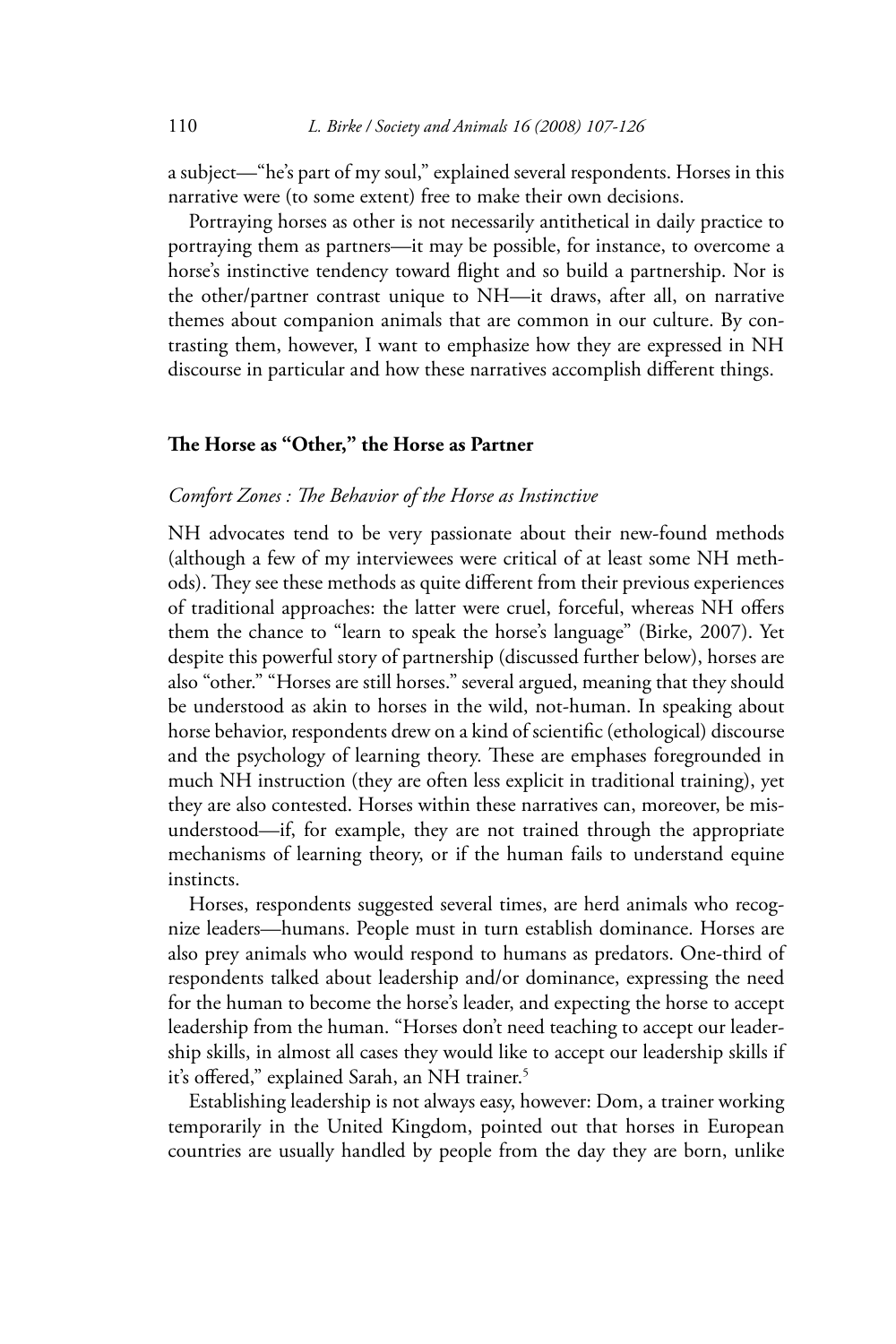many of those in the Western United States (from where many forms of NH originated). This means, he felt, that—in Europe—horses "are so close to, they get very confident then its more that those horses, when you start to work with them, you have more like leadership issues, because they are so confident [compared] to the human." In short, for many owners, the first step is to persuade the horse that he is *not* the leader. In this sense, the path to partnership begins with a struggle.

 Most respondents also referenced ethological ideas about horses as prey animals, whose first reaction is flight. To understand them, they believed, we must recognize the prey/predator relationship. As Sandy, a teacher in a riding school, explained,

 In the wild, a tiger would jump on its back, so therefore why should a horse accept a human, who is a predator on its back, so they have to accept a saddle, first of all.... we are predators, and they are prey animals, a lot of horses you find haven't accepted a human, you find a lot of those in the conventional world, a lot of people say the horse is being naughty.... but the horse is just going, there's a predator on my back I've got to get it off.

 Similarly, Jenny, who had been trained as an instructor through conventional routes, explained the importance to her of learning through NH how horses behave:

 . . . well it was almost a moral issue, I felt morally obliged then to try to understand my horse, I felt that there was an injustice in the system expecting him to read my mind and read my behavior, where you know predatory behavior is just that, it's predatory behavior—he's not going to stand there and think why am I behaving like a predator, he just thinks I *am* a predator ... that hadn't occurred to me before, I like the idea of looking at a horse and trying to understand, to get into his head a little bit.

 Responding like a prey animal, some respondents argued, was a function of being "right-brained." The purpose, then, of the training method is to "teach the horse to think and take responsibility"—to become "less right-brained," explained Felicity, a self-taught owner/rider:

The thing to understand here is the difference between right brain and left brain modes. A horse in his so-called right brain is not thinking. He is reacting purely out of instinct, because, in the wild, if a predator is trying to get him, it's his instinctive reactions that will save his life. He doesn't have time to think.<sup>6</sup>

 Most interviews referenced instinctive behavior. Some of this was straightforward: For example, few would disagree that wild horses are a prey species.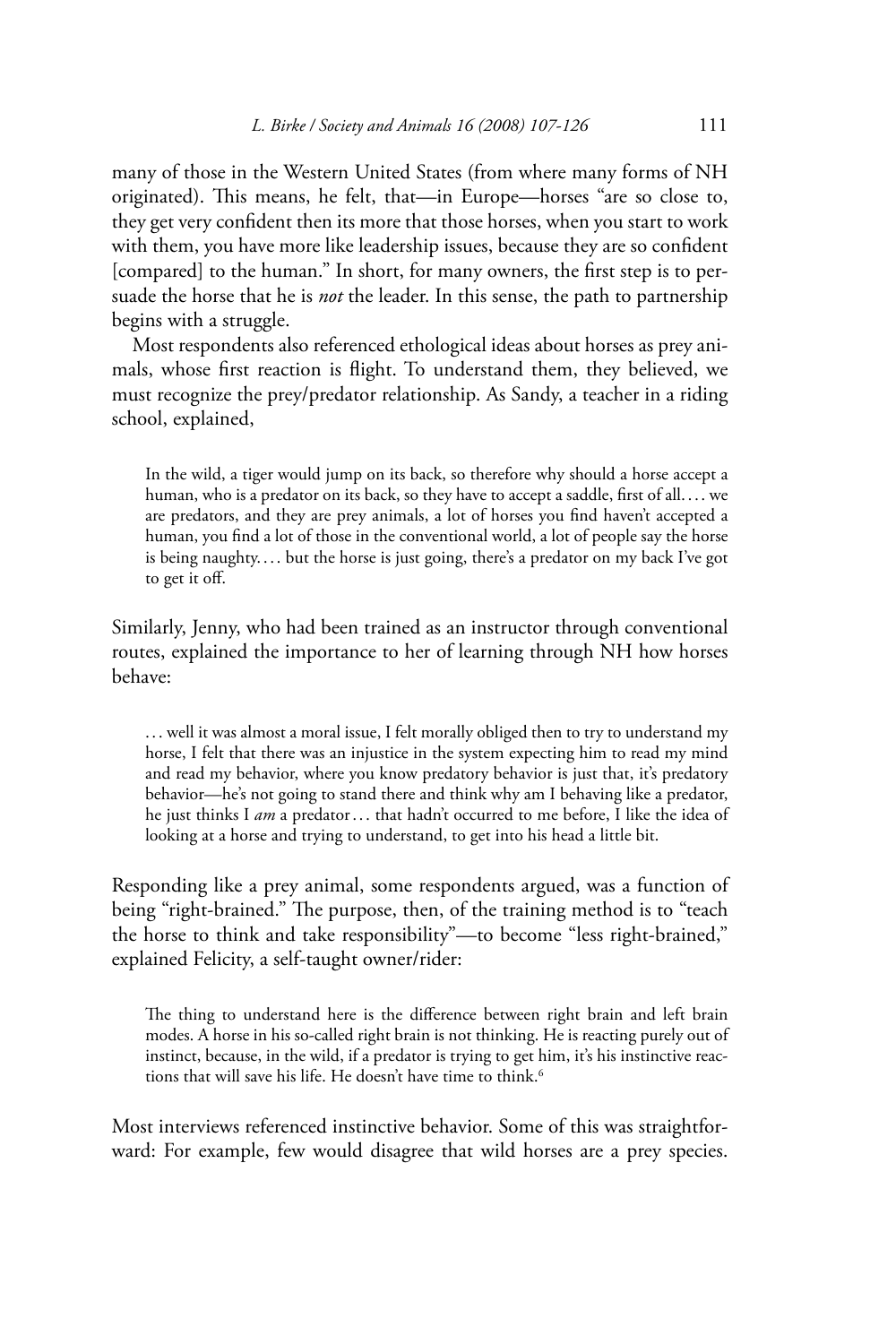However, some stories about wild-horse behavior were more contested. Critics argued that domesticated horses were rarely so easily fooled that a rider on their back constituted a predator; in particular, they challenged the related ideas of leadership and dominance, suggesting that "dominance" in ethology is a much-contested concept that should not be taken to mean a fixed social relationship between individuals but rather a fluid and changing kind of behavior. An animal, for instance, might be acting dominantly in a specific situation (Skipper, 2005). They also suggested that it should not be extended to relationships with humans. Thus, Jan—a trainer with a background in psychology—suggested that NH is called

... "natural" because instructors believe they really are interacting as another horse might. [But] dominance related behavior between horses is highly salient to the human mind because it is probably the most overt social interaction made between horses and so sticks in the mind. But extrapolating to human/horse is to take it out of context.

For her, using the concept of dominance meant mi*s*understanding the animal.

 Misunderstanding was mentioned by several respondents, particularly in relation to training and equine learning—most notably in reference to conventional training. Most respondents pointed to the need to avoid "punishment" (Macleay, 2003), explicitly associating punishment and infliction of pain with traditional methods. Thus, Miller and Lamb (2005) describing equine training, suggest that in NH methods, "Pain is not inflicted. The horse experiences discomfort, but it is not extreme. This is where natural horsemanship differs from most traditional methods" (p. 106). Several of my interviewees expressed similar ideas—that NH meant less punishment and/or pressure. Thus, speaking about training for competition work, Lesley, an Australian horse owner studying Parelli techniques in the United Kingdom, explained that NH has for her meant that the horse receives

 a lot more understanding, a lot less pressure . . . well, actually no, you still put pressure on, but [in traditional approaches] you never released it—if you got a good jump or one stride of piaffe, you'd just ask for more and more; but in NH, you reward".7 Here, she expresses a contrast between the rewards of NH and the way that horse learning is misunderstood in traditional approaches.

 Several interviewees spoke at length about making the "right things comfortable and the wrong things uncomfortable" for the horse (or using forms of negative reinforcement (McLean, 2005; Hockenhull, 2006). Yet what constitutes comfortable was clearly contested. While most respondents agreed that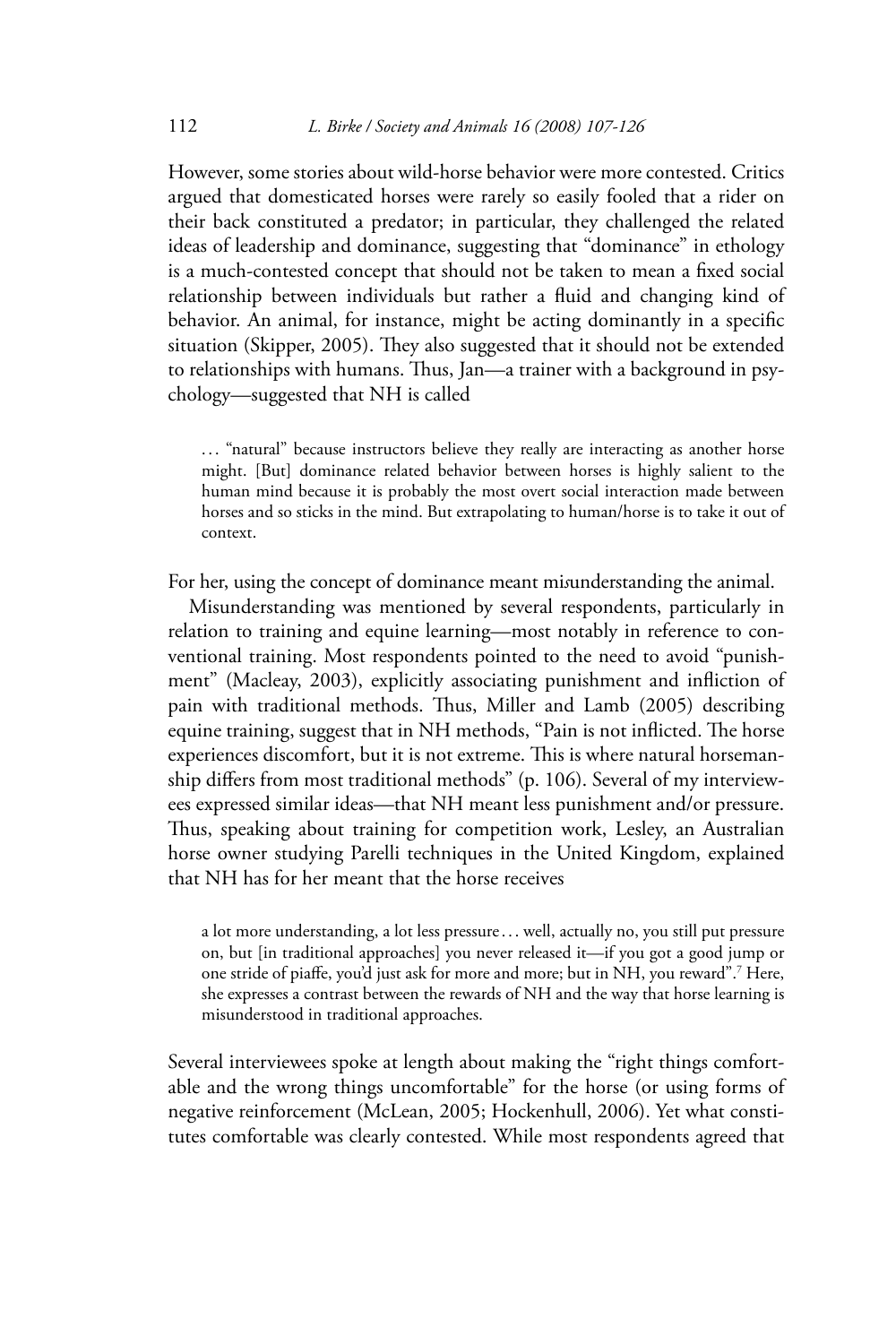positive reward was best—that some pressure was acceptable, and too much pressure was to be avoided—there was little consensus about what these terms meant (except in the sense that you could recognize too much pressure when the horse objected!). On the whole, respondents expressed ambivalence about pressure—as the quotation from Lesley indicates. Most condemned traditional practices precisely because these often used cruel methods based on punishment, and put too much pressure on the horse to learn. But, having set apart the new methods from traditional ones, they were sometimes at a loss to explain how pressure was involved in those new methods.

 Good trainers may be able to recognize equine signs of comfort or discomfort,<sup>8</sup> however, learning to do so can take years of experience. The result, critics suggested, was that many owners were not able to behave consistently toward their horses because they could not judge equine behavior; as a result, the horses reacted to NH methods with bewilderment, unsure what was expected of them. Jan, a trainer critical of many NH techniques, likened this to psychology experiments with rats in which one group (B) received unpredictable electric shocks, while another group learned to predict them with a light as cue. "This is how I see the practice of NH techniques, the horses subjected to it are like Group B rats," she explained.

 Communication, in effect, does sometimes break down. Critics of NH typically felt that confusion, rather than communication, was common. Partly, explained Ellie, another trainer, this can result from changing the dynamics of the human/horse relationship as the owner adopts new methods; but partly too, it can result because owners sometimes pick and choose from different approaches, which can,

... drive their horses literally mad by ... changing from one method to another using their horse to experiment on. [Thus] horses becoming confused, unmanageable, unpredictable, depressed, reluctant, sometimes aggressive, often agitated and uncooperative.

 Similarly Jackie, an owner who had been on several NH training courses, spoke about attending a clinic where the instructor failed to explain how horses learn and did nothing to encourage people to recognize when the horse was trying; as a result, she said, one participant tried to increase the pressure on her horse, but did so without warning, so that "the poor horse was trying to climb the rails to get away from her." So, for critics, some methods of NH did not promote partnership but, on the contrary, created a space where communication could break down.

 In the discourses of NH, understanding the ethology of the horse is foregrounded. In that sense, NH is quite different from traditional worlds: In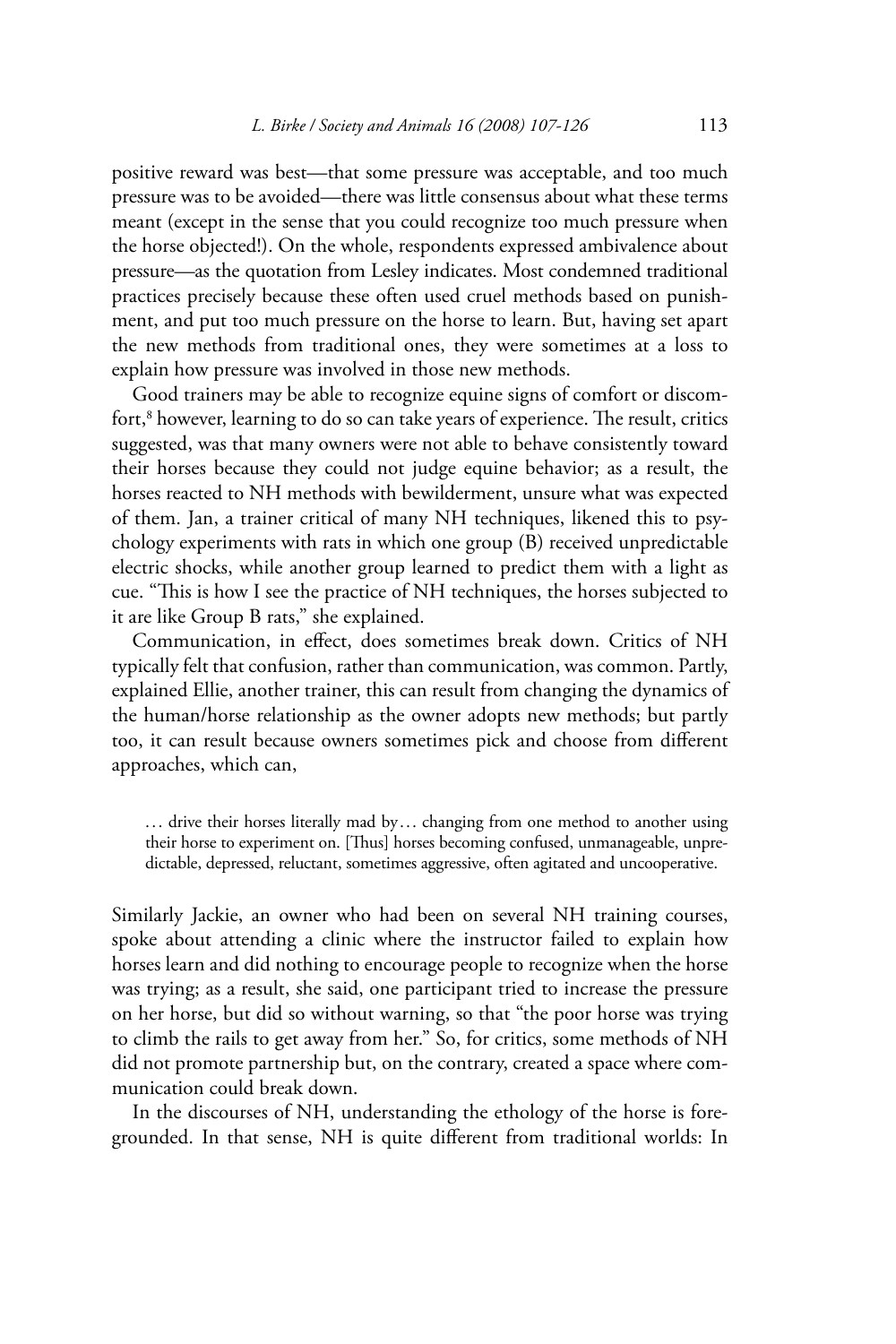traditional leisure-horse worlds, knowledge of horses is typically gained through engagement in communities (the Pony Club, for example) and families (Birke & Latimer, 2007), while in NH it is something gained from scientific accounts told through specific experts (a process which in turn gives the scientific explanation greater authority). In these circumstances, it is not surprising to find scientific narratives predominating in interviews. Yet such language also serves to objectify horses who were, in these narratives, both other and partners, object and subject. They were portrayed as highly intelligent, problem-solving animals—having a high degree of agency in their interaction with people which humans must learn about to become responsible horse owners. On the other hand, the animals were also portrayed as driven by irrational instincts.

 Partly, such ambivalence maps onto the multiple and ambiguous ways nonhuman animals are portrayed—in general—in Western culture. Yet the use of scientific language furthers that ambivalence. Analyzing the forms of narrative used in descriptions of animal behavior, Crist (1999) points out the contrast between narratives in natural history that posit the animals as subjects—aware of their world—and those in scientific ethology that tend to position the animal as an object, as passive. Historically, the science of ethology has focused on observable behavior, largely avoiding any discussion of animal minds and agency (though that is rapidly changing, with the development of cognitive ethology (Bekoff, 2002). So, to draw on the language of ethology to explain horse behavior is inevitably to use a language that renders the horse acted-upon—whether that is by external stimuli or inherent instincts, or via human action. As Noske (2005) points out, the use of such language in scientific analyses of horse training not only ignores horses as subjects but also creates a knowledge based on domination.

 Referring to scientific language and ideas creates a dilemma; for however much horse owners sought to understand equine behavior on the basis of scientific studies, their own experiences were with horses as animals with agency—intelligent, thoughtful, and loving. Perhaps, then, it is not surprising that the stories they told of learning and instinct were often contradictory. Moreover, when participants spoke about the principles behind their practice—about scientific ideas of leadership for example—they referred either to horses in general (as in the species) or to "the" horse. By contrast, when they spoke about their own horse and partnership, they would refer to that animal by name, as "he" or "she." That polarity, moreover, contributes in turn to the resistance spoken about in interviews to "conventional training," as several respondents described the "production line" approach of many riding schools and the focus on technique in Pony Club manuals and practices. In all this emphasis on techniques of riding and grooming, there is little room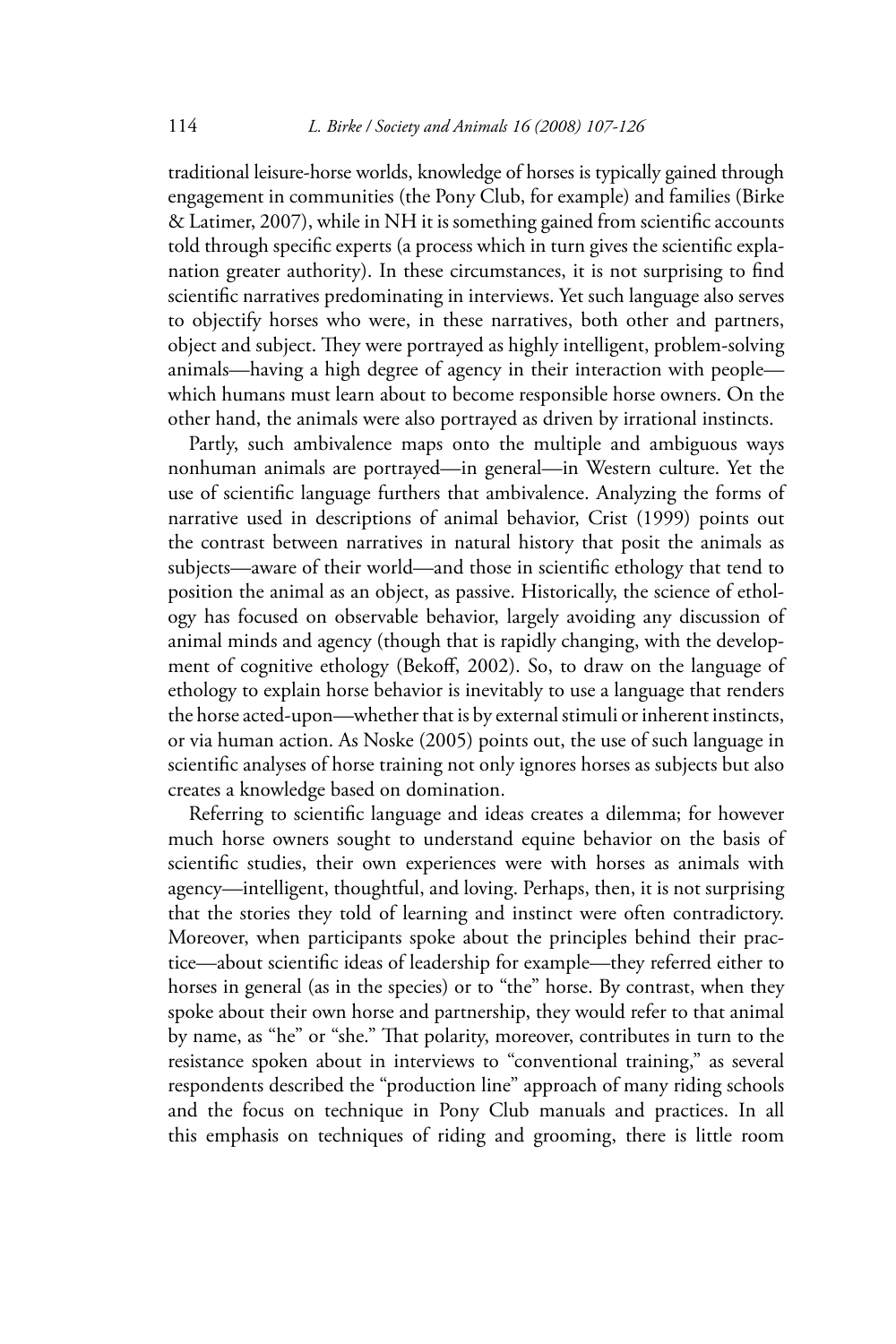for the personality of individual horses to shine through. Yet it is precisely that understanding of individual horses as partners that horse owners sought to emphasize.

# *Partners: Speaking the Same Language*

 Participants used a quite different language when they talked about their own horses. In this situation, they moved into talking about partnership, one-ness, and relationship. As Laura, amateur horse owner, explained: since working with NH, "We become as ONE—horse and human totally relaxed and in tune with one another." This is quite a different kind of discourse from the quasi-scientific one used to talk about horses as prey: by contrast, as partners, horses become almost people. Recent work from symbolic inter-actionist perspectives has emphasized how humans and animals sharing in the co-creation of meaning produce inter-subjectivity: about horses, Brandt (2004); about dogs, Irvine (2004) and Sanders (1999). Indeed, Irvine notes, "Self-history, or continuity, is what makes interaction into relationships" (p.139); it is only in relationships, she argues, that a sense of self is produced (whether the relationships are between humans or human and nonhuman). It is just this sense of inter-subjectivity and self-history—partnership—that horse owners wanted to stress in interviews. Here, it was not the generic "horse," but specific individuals who are spoken about.

 Probably most horsey people yearn for that deep relationship—becoming as one—with a horse that is expressed in interviews.<sup>9</sup> But many experienced horsepeople believe that they either have it now or have experienced it with some horses in the past. The people I interviewed were not, on the whole, beginners at horse-keeping. Yet, the story they frequently told was one of epiphany, of suddenly discovering a meaningful relationship, in the context of learning about NH. To some extent, they may be reinscribing their past relationships with horses, deliberately contrasting them with relationships after their new discoveries. Indeed, this may be a likely consequence of the contrastive narratives of traditional horse training worlds (before) and the new techniques of NH (after), as interviewees built up a story of the rigidity and lack of sympathy in conventional approaches.

 Like dog owners, people with horses often see them as friends, partners on particular journeys—above all, as individuals. They have to learn to read each other, to be "in tune"; this is not only a benefit to the human but also to the horse. Horse owner Sue explained: "She definitely understands what I'm asking for [now] as I'm trying to talk her language, we're much more aware of each other.... she's getting much more confident which is fabulous to see."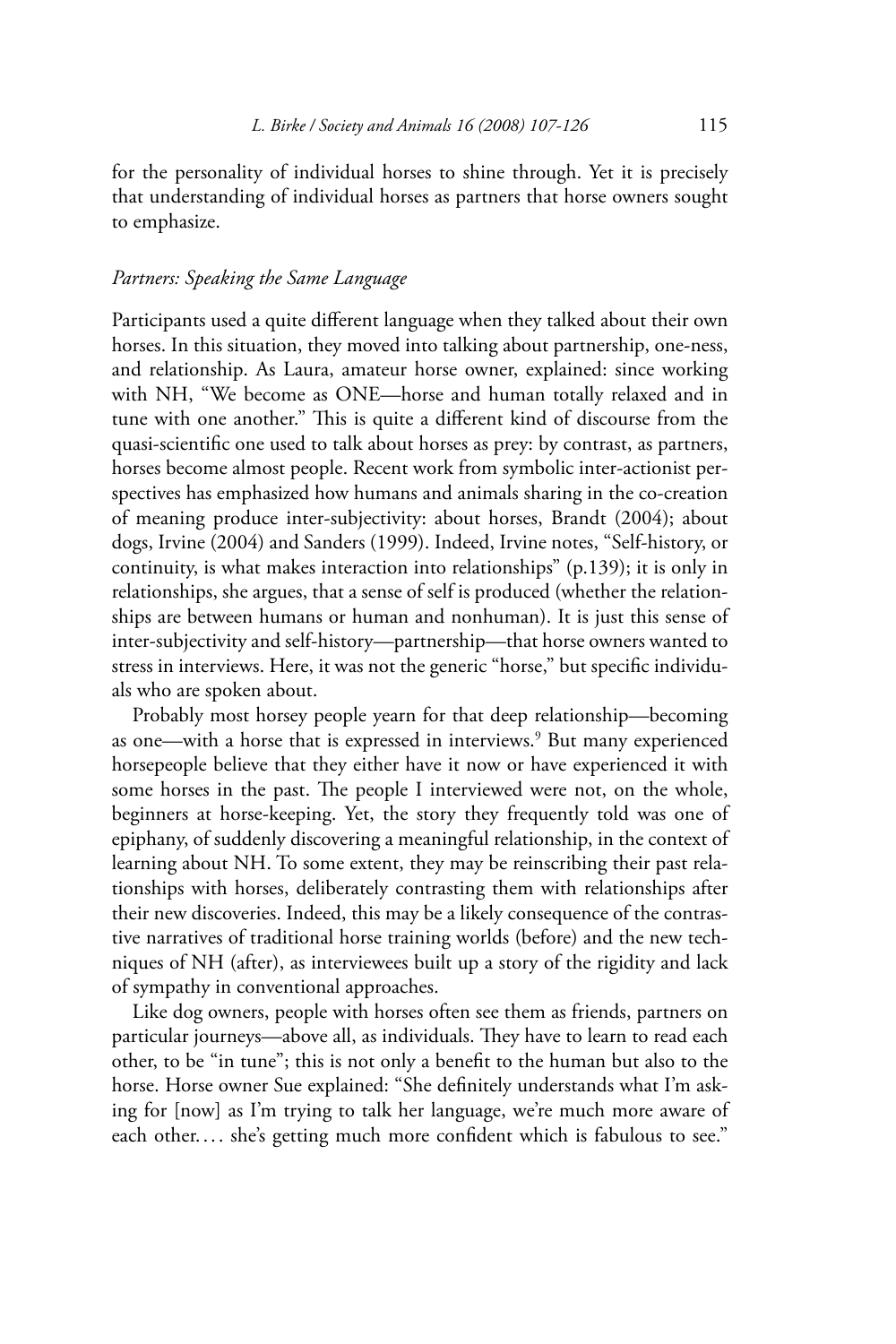This learning to read each other—partnership—was a striking theme in the interviews. In some ways, this theme reiterates how most methods of NH are taught; in some ways, respondents produced a "partnership narrative" specifically for the interview: put another way, participants in effect perform or reproduce a discourse of partnership and kindness.

 What this meant was that the *way* in which that partnership was described was often enthusiastic and emotional, even ecstatic at times<sup>10</sup>—tales of total harmony, being one with the horse, totally in tune. As Felicity explained:

 It's about true communication and understanding of your horse. [It implies] a brilliant relationship—happiness—. . . it's such an emotive journey and on that journey you take along your best friend and they experience it too.

 Susie, another amateur owner, concurred, saying that NH meant that the relationship

. . . can become more than just the horse and her owner, more like partners . . . it's a wonderful feeling to know that such a powerful, graceful animal wants to be in [your] company and that [you] are a team.

 Sometimes, the narrative of horse-as-other intruded: For example, 15 year old Emily spoke about her relationship:

 I'm looking for an unbreakable bond between my horse and I. Something no one else can ever break or ruin.... However, I feel the horse is far more superior.... All in all... a horse is a horse. He doesn't need to learn anything about being a horse. . . . My ideal relationship would be that I could understand every little thing my horse told me. . . . He would be in total harmony with me, and I with him. . . . We could do anything we wanted."

 What she expresses here is both a yearning for partnership with such a big animal, and simultaneously a recognition that "a horse is a horse."

 In general, all forms of NH emphasize learning to "speak the horse's language." Once you understand that, respondents insisted, you can learn to communicate properly with horses and build a relationship. As livery-yard owner Susie explained," It's a wonderful feeling to know that such a powerful, graceful animal wants to be in your company and that you are a team." Jenny, who ran a large equestrian centre, spoke about her transition into NH from a conventional background, saying that she had never before

assumed it was necessary to understand to a greater extent the language of horses . . . I'd always worked in a way that I wanted to fit with me... then I realised that my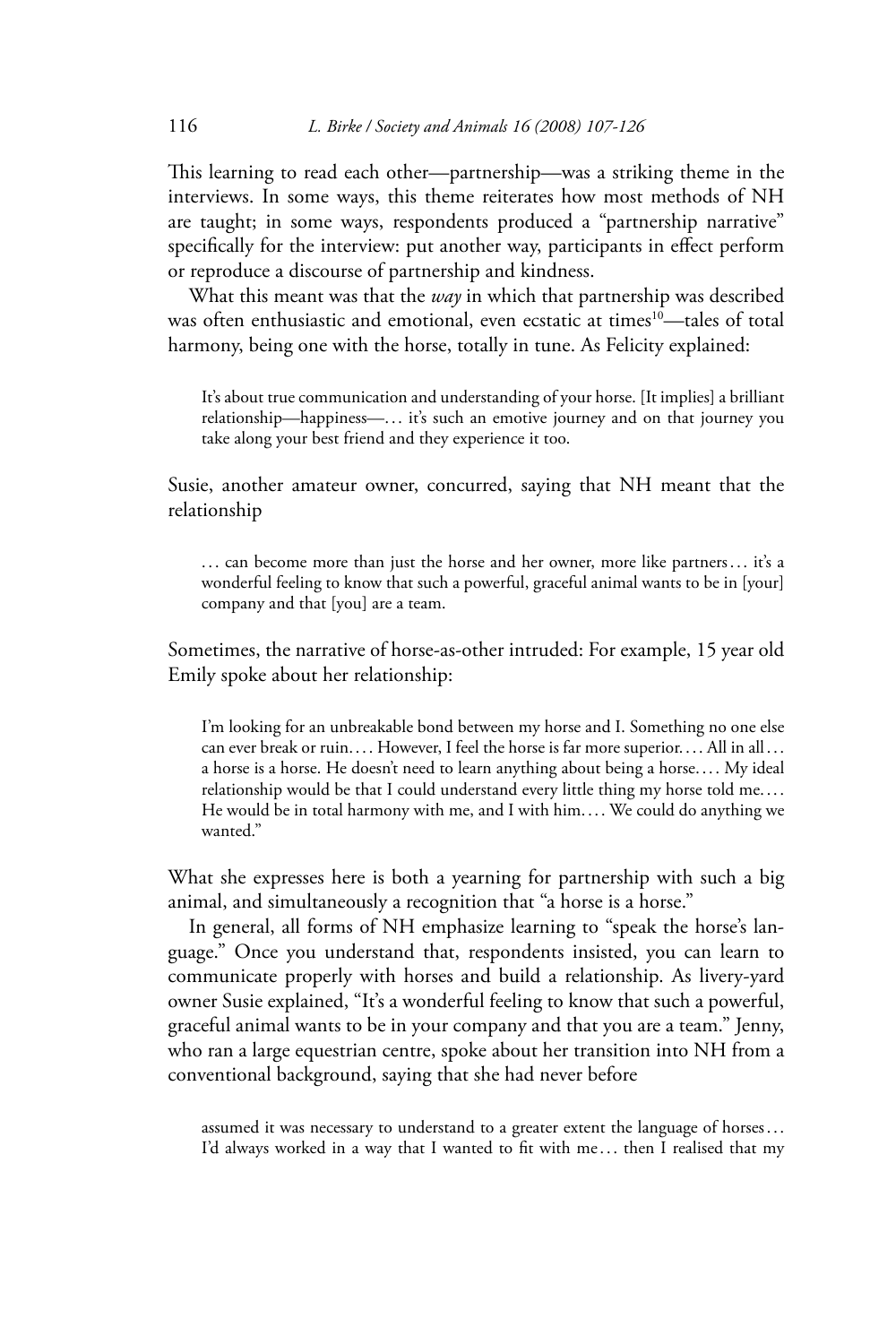understanding of horse behavior [was very little]—in terms of equine behaviour . . . patterns I wasn't really interested in. [But then] well it was almost a moral issue, I felt morally obliged then to try to understand my horse, I felt that there was an injustice in the system expecting him to read my mind and read my behavior.

 Although several spoke of their own sudden conversion on discovering NH, some also felt there had been an epiphany for the horse—sudden relief that at last their human was speaking their language. A third of respondents expressed this idea of "relief." Laura, owner of a pleasure horse, explained that now her horse "sees me in a different light. I can see the respect in her eyes when I have her tuned to me," while Susie explained,

 I think she enjoys it, it's like someone speaking Chinese to you for years and you can't understand them and then suddenly they speak English and it all comes clear.... I think she's learned that humans are fun to be around now.

 In these narratives of partnership, the horse—although indisputably still a horse becomes almost human, wanting the same things as the human partner.

 Associated with that "relief"—attribution of horse feelings—respondents frequently also attributed the horse's behavior to the new methods and/or to the human's new-found ability to "read horse." It is not important here whether they had actually altered the horse's behavior; the point is here that people reported a change, which they then interpreted in terms of NH. Thus, Karen, a horse owner and manager of a livery yard, described how her mare repeatedly lifted the wrong foot when she was trying to clean the feet out. But, it turned out, there was a large stone wedged in the horse's foot: "[S]he couldn't put her weight on it and therefore decided that it needed cleaning first before I could do the other one!" Before the NH training, Karen felt,

 she would never have asked me to do the other hoof first . . . I know this because we had NO relationship worth talking about.... I believe that my horse now has the confidence to ask me things because she knows I will listen.

 Here, then, the horse's behavior is presented as intentional and attributed to a relationship, to an intelligence and decision-making capability that was not previously accessible. The horse may previously have done exactly the same thing: but the person did not attribute it to intentionality. Moreover, whatever went before, it was not a relationship; so the horse was seen as unable or unwilling to communicate (or the human to understand).

 Over and over again, respondents suggested that their relationships with their horses had improved dramatically since they began working with NH,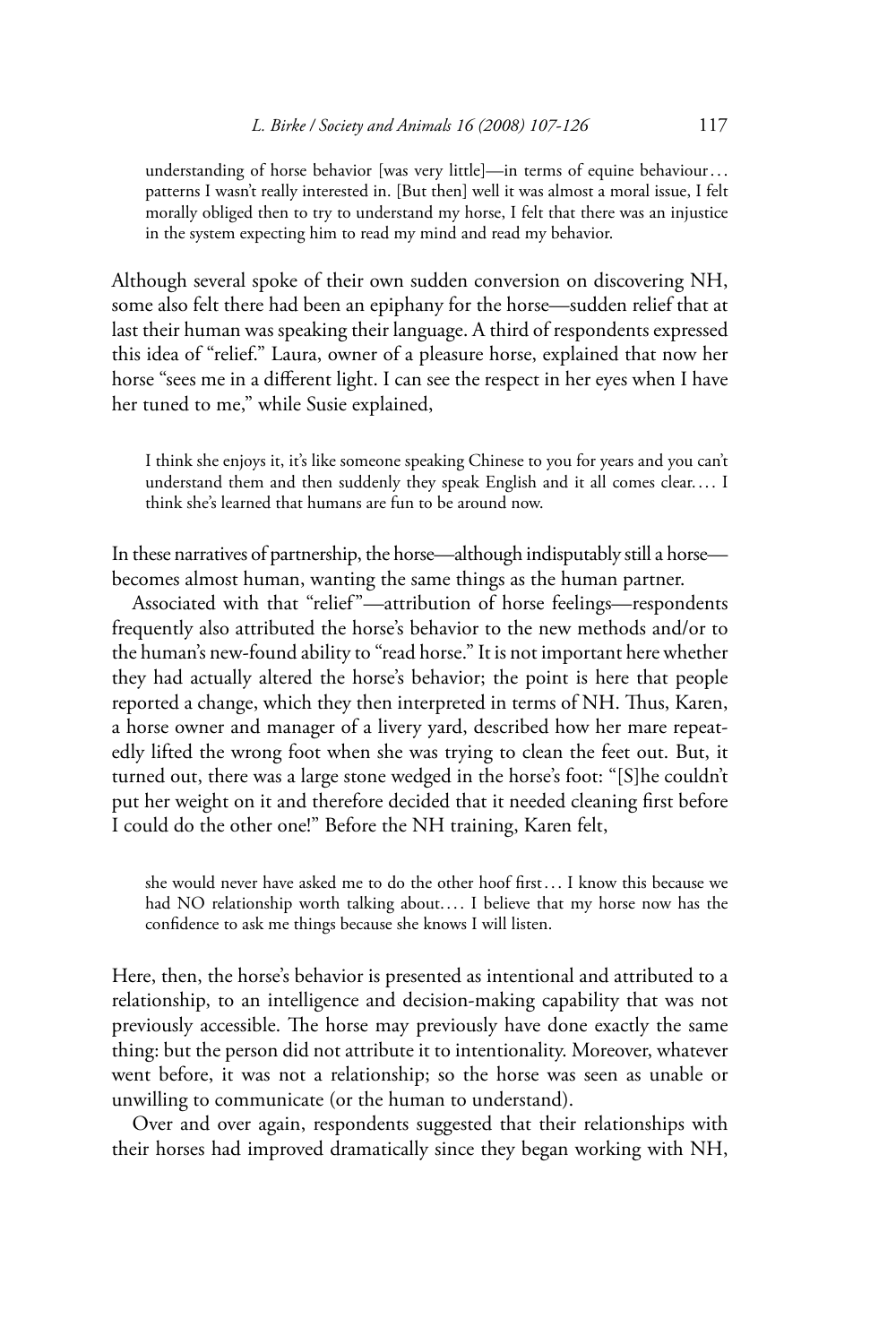developing into real partnerships. After discussing their relationships with their horses in the interviews, I also asked people to describe their ideal horse. One suggested Pegasus, but most felt that they had, or were close to having, their ideal horse in the one they already owned. As amateur owner Kelly went on to explain, regarding her use of Parelli techniques, saying it was,

. . . a lot more fun . . . when you're at liberty with your horse, I've always dreamt of having a horse that would follow me around because it wants to, that comes when it's called ... be my partner, basically ... when you stop, it stops, when you walk, it walks . . . that's the safety thing.

 Katie, who had discovered Parelli techniques while on a course with her mother, felt that the ideal relationship "is what I'm nearly getting to now with my horse . . .wanting to be with me, wanting to PLAY with me, treating me like another horse and another playmate."

There was a striking contrast in these interviews, then, between the emotional tone of talk about communication and relationships and the rational/ scientific tone of talk about horses and their natural behavior. There was, moreover, near-unanimity in talking about partnership—everyone sought it—while talk about horses' natural behavior was often contested. When respondents wanted to emphasize partnership, they spoke about the horse in quasi-human terms: The horse became a thinking participant, yet linked emotionally to the human. Lesley, for example, felt,

 If we give them time, we learn that they're a hell of a lot brighter, hell of a lot more sensitive than I'd ever have guessed . . . and their ability to shut down, just put up with humans, is absolutely amazing—they are so amiable, easy-going!

Thinking about how to train horses inevitably focuses attention on their ability to learn—and some horses are less quick than others. Thus, Carla, a competition rider who had trained conventionally but now switched to Parelli techniques, described one of her ponies who didn't "get" one of the Parelli games:

We call him a "diesel" model . . . he just gets confused and stressed if you simply ask the same thing again—if he'd understood it, he'd already have done it.... He'd be in a remedial class if he was a child and hence needs a bit more 'special needs' approach.

 Although this pony is not spoken of as especially intelligent, he is still portrayed as a thinking participant in the process.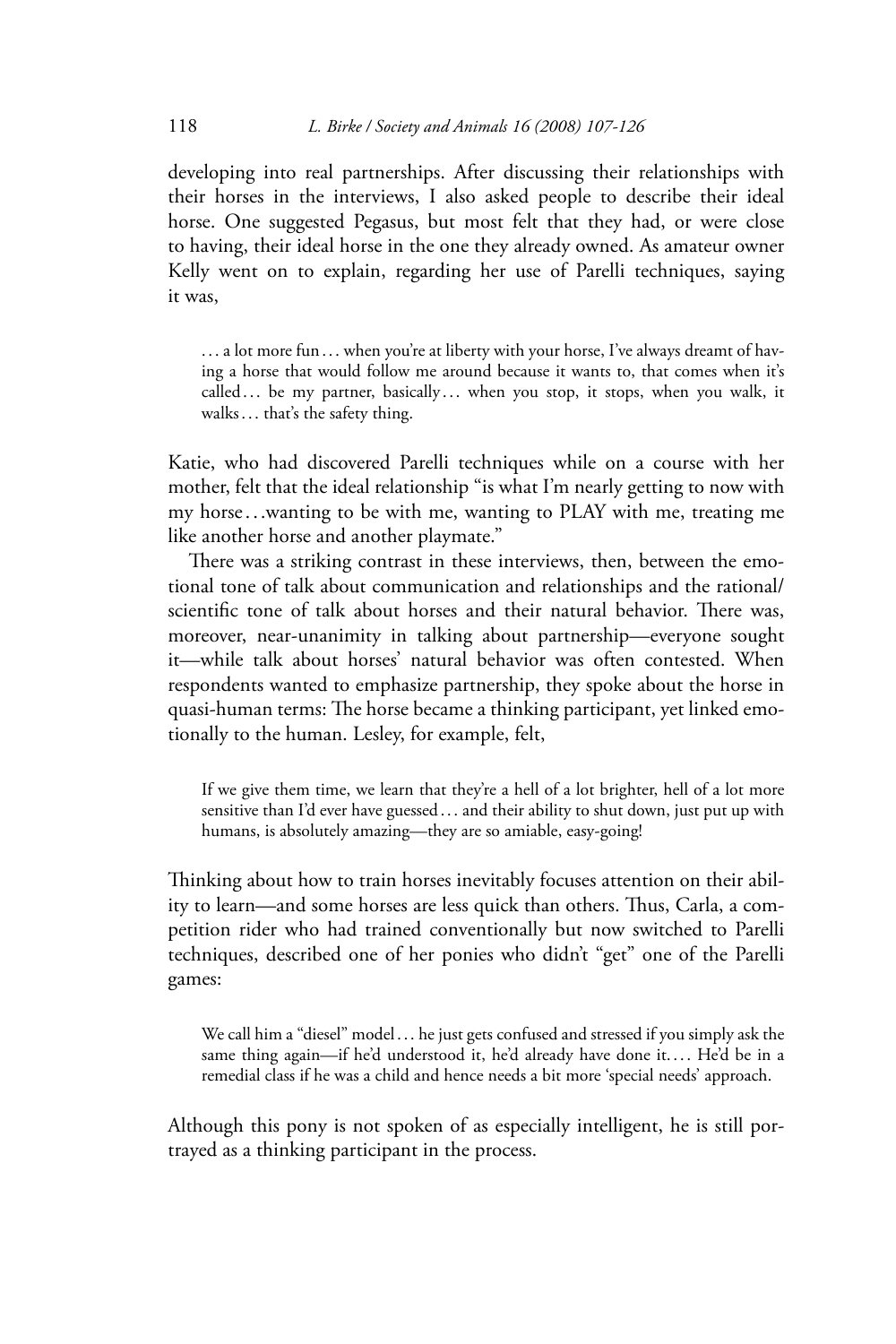This kind of description contrasts with images of the horse controlled by irrational instincts, described scientifically. The work of the human is to overcome equine instincts by careful training. When people spoke in these terms, they used language that was detached, distant—a far cry from the partnership narrative. For example, Sally, an owner attending a training clinic, having spoken lyrically about the romance of working your horse at liberty (when the horse is not bridled or haltered, but is asked to move at the human's command from the ground); then switched to describing how NH emphasized

. . . horse psychology. . . . You use principles of comfort and discomfort, you make sure the horse is comfortable standing still.... then he gets rubbed.... Trailer loading is very important—you keep asking them until they do put one foot on.

 Here, her speech was straightforwardly descriptive, quite in contrast to the enthusiasm in her voice when she spoke previously about the romance of liberty work, which gave her "a really big feeling."

 Underlying the tension between instincts and partnership as ways of understanding horses is the pervasive wild/tame dichotomy (Lawrence, 1985). What seems to thread through NH discourse is an image of the wild horse, manifest in both the emphasis on instincts and on liberty. The imagery of the wild horse is furthered by popular tales of horse whisperers who catch and ride wild Mustangs, so that what emerges is a belief that relating to horses as wild—even in the process of taming—is the only way to develop a relationship. However, what this disguises is recognition of the effects of domestication, which means that horses are usually relatively well socialized into human/horse relationships by the time they begin training.<sup>11</sup> NH advocates often spoke of horses trained traditionally as looking dull (Birke, 2007), as though they were simply too tame, too over-controlled (though critics in the traditional world said much the same about NH horses!). Wildness, then, figures in these narratives as a way of separating off NH advocates from the traditional world: In NH, wildness is a motif to celebrate—or at least to understand—while, in traditional horsey worlds, horses must be (and must be seen to be) controlled, docile, and tamed (Birke & Latimer, 2007).

## *Contradictions and Control*

 Indeed, for all that owners eulogized liberty, horsemanship of any sort is about control. Yet to talk of control is to express ambivalence. Dog owners, too, draw ambiguously on notions of "wild" and "free," as Irvine (2004) points out, even while those animals are expected to fit human expectations. Similarly, while horse owners spoke about ensuring that horses could go softly and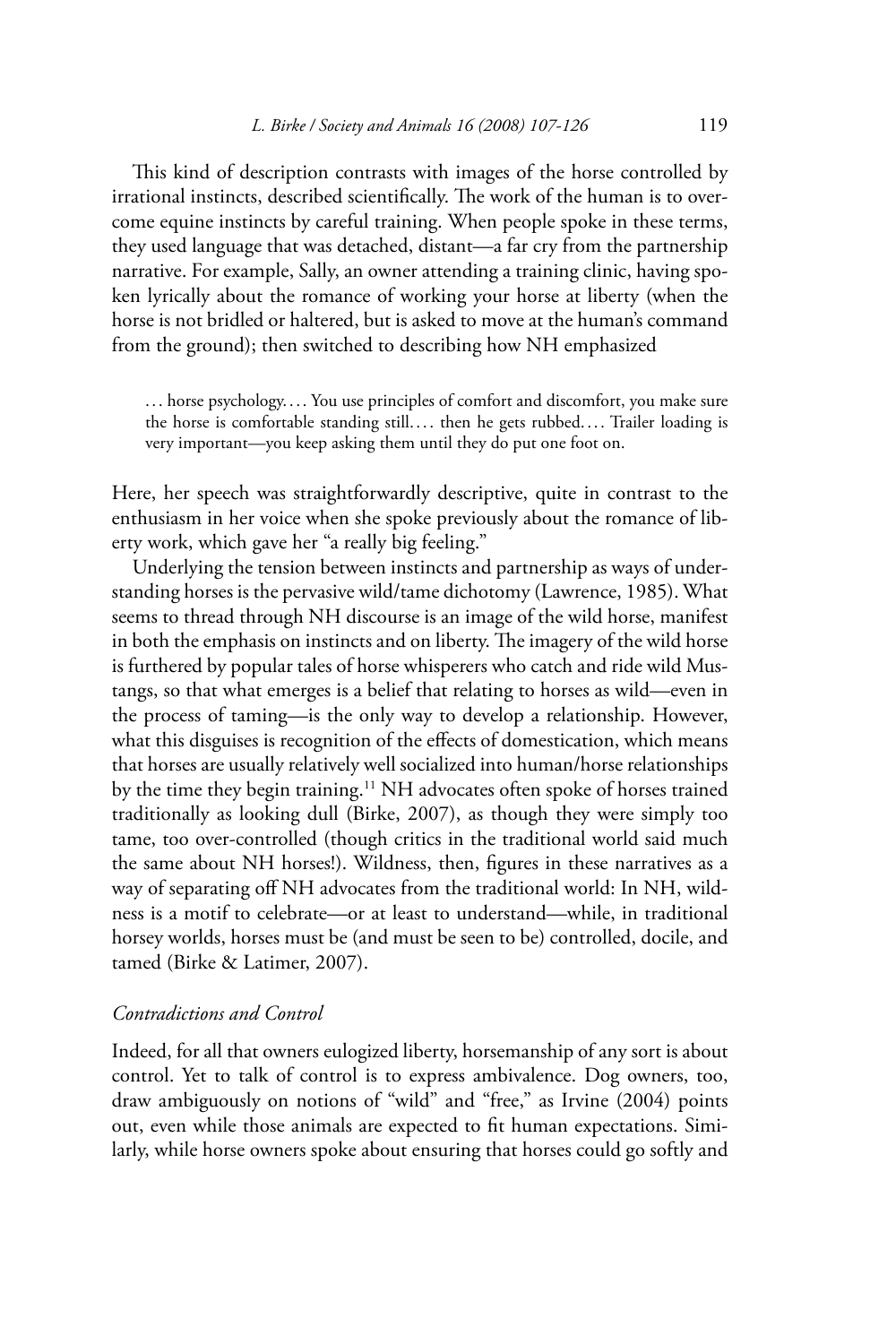without constraint, they were also asking horses to do specific tasks required by riding or NH groundwork. Asking horses to go sideways or backward is still asking them to do something on human terms. Most horse owners recognize that, and find justifications, such as insisting that horses want to do these tasks—if not for themselves, then at least to please the human. For example, Sophie, who kept her own horses at home, described her ideal horse as

... [o]ne that was a perfect partner and did everything because he wanted to and you could play with him and get him to circle, back up, go sideways, run with you etc. etc. all at liberty in a big area. . . . a horse that truly wants to be with you and stays with you by choice.

 Despite the rhetoric of partnership and liberty here, the aim is still to control the horse's movements.12 In addition, however much people might speak of freedom, they also articulate a language in which horses do what they want. Discourses of control serve both to maintain and to justify human power over the animal through the physical restraints put upon the horse. Although NH advocates espouse a softer approach to handling horses, control of what the horse does is still the name of the game. Brandt (2005) points out that, despite the "gentle cowboy" imagery at the heart of NH, he is still "commander of the 'beast'" (p. 33), and control remains central whether we speak about gently starting horses or the "breaking" associated with rodeo.

 Control is built into the way humans relate to horses (perhaps necessarily so, given the large size of horses compared to humans). Analyzing historical changes in riding and horsemanship, Mason (2000) argues that "the modern system of horse management is a nearly perfect manifestation of disciplinary control. Trained in this system, equine bodies are docile bodies" (p. 512). There is, she suggests, a parallel between the discursive construction of equine bodies and of women's bodies: both are subjected to control, which in turn must become internalized. Thus, ponies who "stand like lambs" became highly valued for children and remain so. Latimer (n.d., n.p.) similarly describes the importance of the form of control exercised through "turnout"—of grooming and preparing the horse; this is a way of cultivating and enhancing nature "to help bring into being a world of elegant, powerful horses whose lines are sleek and untainted by dirt and too much hair, a little bit like women's bodies." Observing the world of the ridden hunt in Britain, Latimer notes how both horses and hounds must be fit and bursting with energy—almost threatening to become out of control—while the riders must be seen to be able to control them. This, she suggests, is how memberships of particular rural communities in Britain are performed—at least partly, through relationship to, and man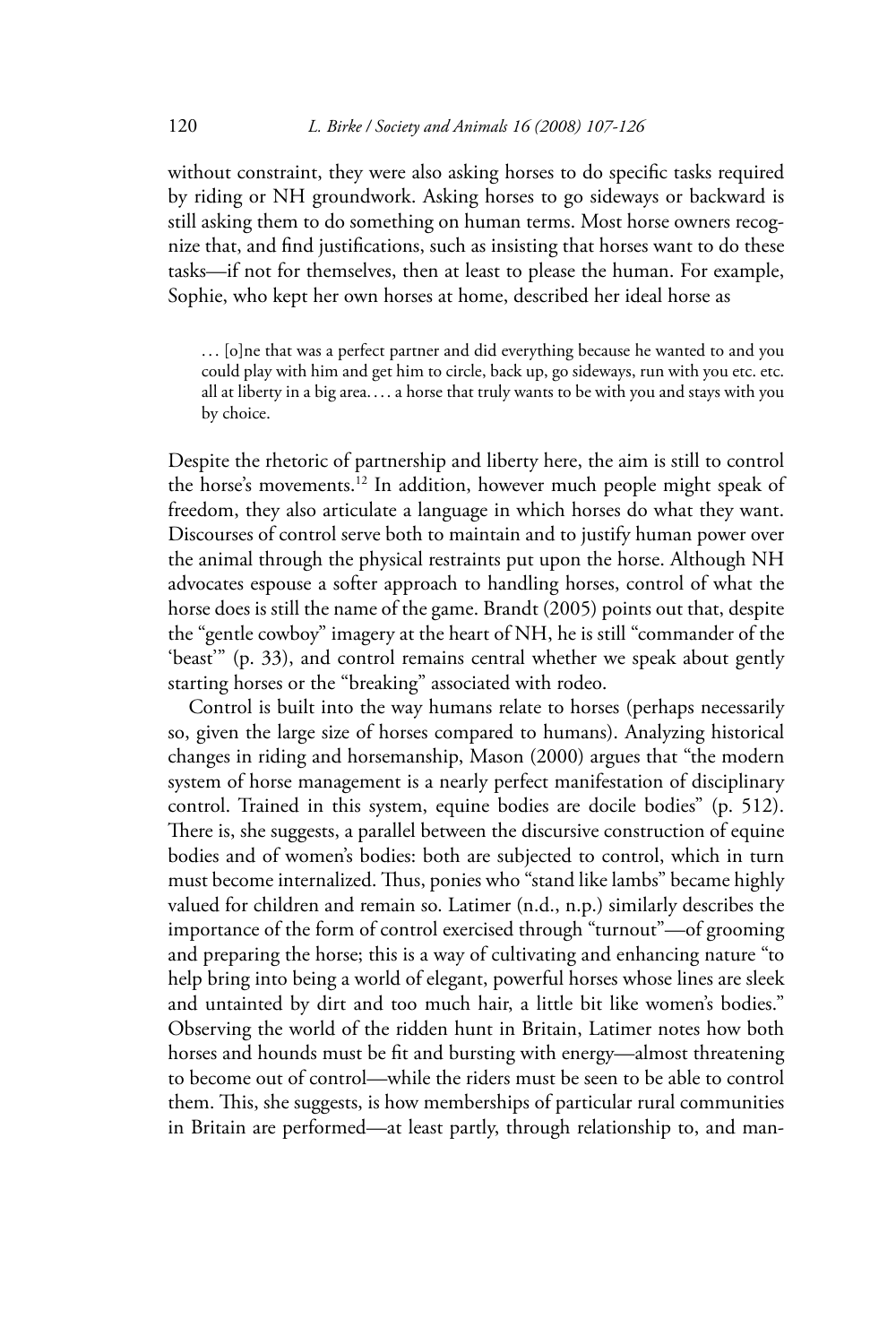agement of, horses. Here, too, is the tension between management/docility and the potential for (some degree of) freedom.

 Language both reflects existing relationships of power and simultaneously creates them (Fairclough, 1989); how we relate to, and speak about, animals is no exception (Stibbe, 2001).13 Disciplinary control is part of the fabric of discourse and practice in horsey worlds: the discipline of dressage, the management of fitness in hunt horses, or the work on the ground emphasized by many NH trainers. Such discourse displays our ability to manage horses (or not) while it reproduces the systems and infrastructure of control. How such control is exerted is contested—that, indeed, is the basis of the opposition and incomprehension between many NH and traditional practitioners<sup>14</sup> But the use of specifically scientific referents and language may serve to reinforce relations of power and inequality in relation to horses—through, for example, representing animals as instinctively driven (Crist, 1999). In that sense, the theme of horse-as-other in interviews reinscribes horses as separate from people.

 Yet despite the tension between control and freedom in how people talk about—and relate to—horses, they also seek ways out of that opposition. However much NH practitioners draw upon a problematic scientific language, they also stress "learning to speak horse" and building a partnership. Partly, this is about learning to "read" minute changes in horse body language; it is also about relating human body language to the horse. It may not be a verbal one, but this interactive body language is still a form of discourse, performed through bodies of both human and horse.

The partnership narrative stressed by participants implies that horses want to engage in relationship. Like dogs (Sanders, 1999), horses probably are adept at reading human body signals—both while ridden (Game, 2001) and while interacting on the ground. Despret (2004) analyzed how humans and animals attune to each other, bodily and affectively; she used two examples—that of Clever Hans, the horse whose owner claimed could count (and whose correct answers can be understood as a fine tuning of body language) and that of students learning to work with particular strains of lab rat. Both human and animal participants in these exchanges, she argued,

... transform the practice that articulates them into what we may call an "anthropozoo-genetic practice." a practice that constructs animal and human. . . . On the one hand, [Clever Hans] gave to his human questioners the chance of "becoming with a horse" performing a body that a horse can read, acquiring a horse-sensitivity. On the other, humans domesticating horses offer them a new identity: being a horsewithhuman (p.122).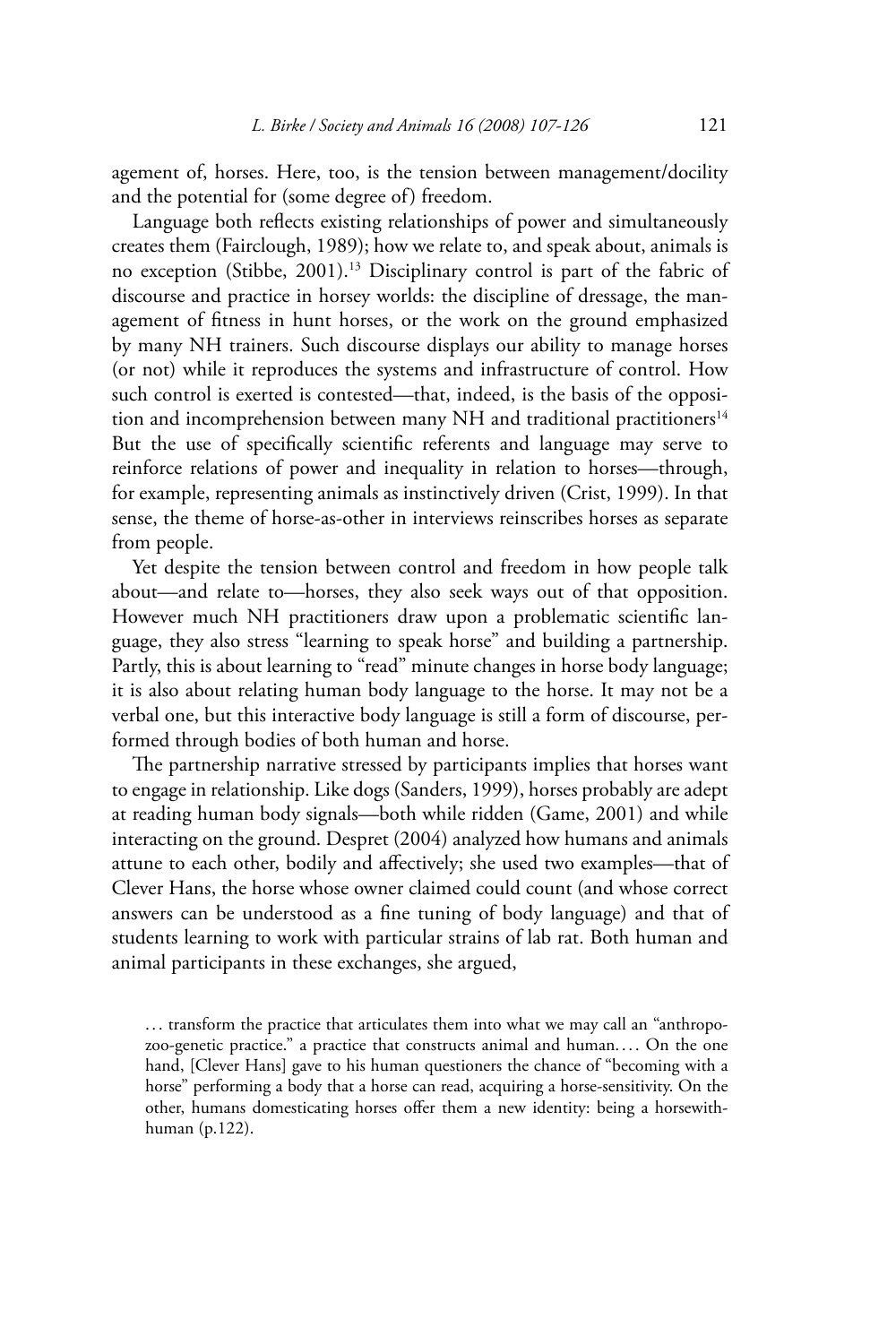Just as Clever Hans and his humans learned not only to read—but also to modify—fine details of the other's bodily movements, so too do horses and people during riding or when interacting on the ground.

This "being-with" is what horsepeople yearn for and is clearly prioritized in NH discourses. For people who are, literally, in close contact with horses through riding, it is about carrying "horseness" within them. On the whole, respondents did not put doing competitions in the foreground of their relationships with horses (as many do in the equestrian world); rather, they sought relationship first, and—if they were interested at all in competition performance would follow. This almost mystical belief in union is not unique to NH: but NH practitioners do emphasize it in ways that distance themselves from traditional horse worlds. "Being-with," they felt, had for them only been possible when they discovered NH. In that sense, talk of "being-with" not only reflects a discourse of partnership but also makes possible the performance of that partnership and constructs the equine partner as almost-human.

These horse owners, advocates of methods of NH, are not unique in this kind of construction of horses as partners. In the interviews, this talk of partnership served two roles. First, it made social connections—not only to other people within networks of horse owners but also to me, the researcher (I had explained that I had experience of horses). It also brings the horse into that set of social connections: As noted above, it was specifically in talking about partnership that horses were referred to by name or definite pronouns. Second, the way that these NH enthusiasts spoke about it set boundaries; that is, they saw partnership as coming about because of NH. In that sense, what the narrative accomplishes is a (partial) separation from mainstream horsey culture. To many of the participants in this study, NH had made possible an emotional drama that simply had not been there before for them—falling in love, as several explained.

# "I Wouldn't Mind Feeling it Again": The Paradoxes of Being in Love

Pierson (2002) tries to rediscover the sheer emotionality of being with horses, feelings that she feels are easily squashed in our culture. That search epitomizes a central paradox for many horse people—the horse symbolizes freedom. We speak about being overawed by the beauty of the horse, about being in love: yet, while we seek to tame and control them, we try to understand horses through the objectifying language of science. However, underlying all this is a search for connection with the horse, an opportunity to "speak the same language."

 However, although the discourses of NH express similar kinds of contradictions to those found in other areas of horse/human interaction, they also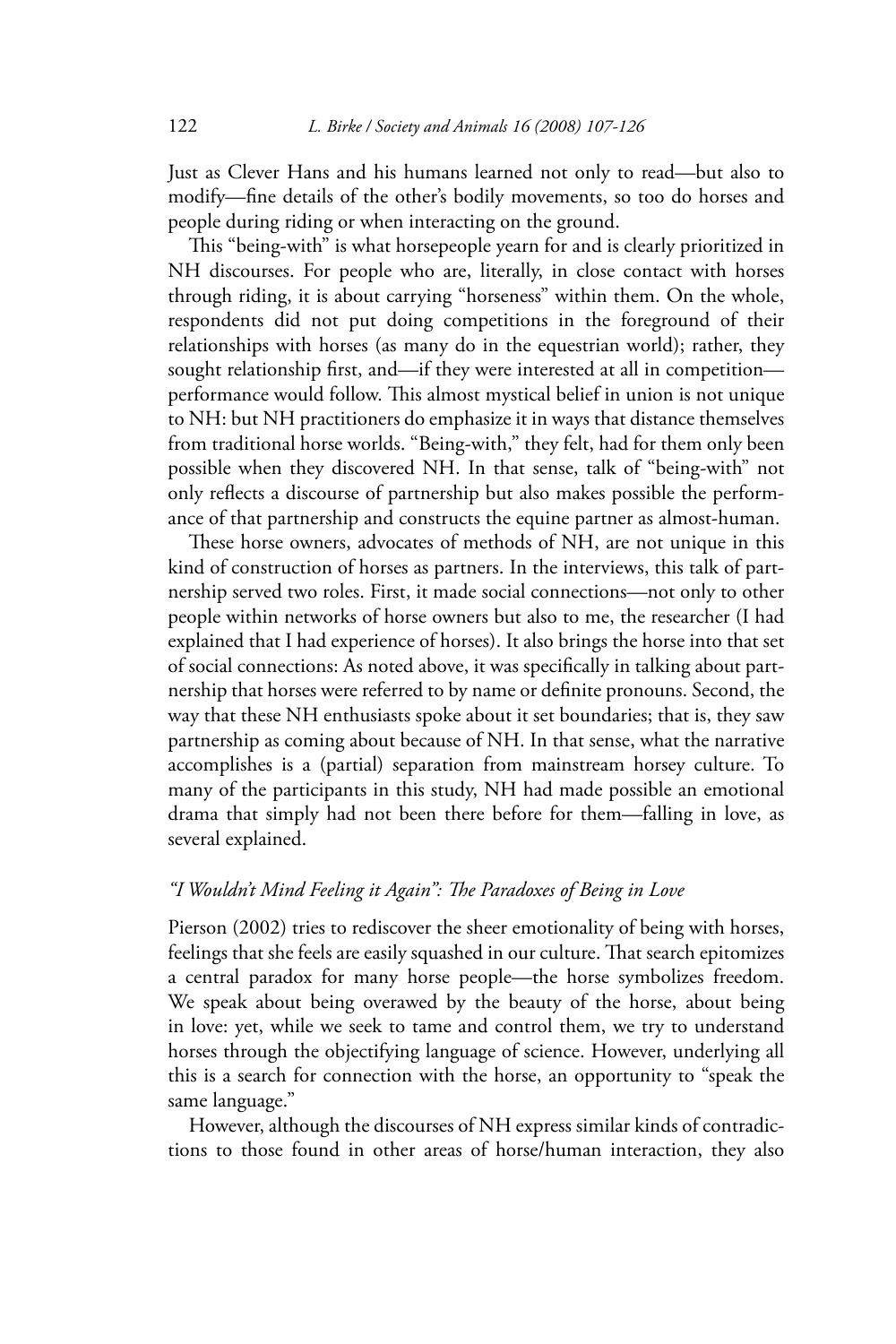express something more. Writing about the (often fraught) tension in Western culture between the dominant rationality and emotionality, Lupton (1998) notes a recent cultural shift from emotional management to (increasingly) emotional revelation. Western rationality has, she argues, favored emotional control: Doing so, however, creates the conditions for a rebellion. Thus, in the face of an apparently highly managed social life, people increasingly yearn for intense emotions, such as love (Beck & Beck-Gernsheim, 1995).

 Many people trained in traditional horsey culture also yearn for partnership, for "being in love" with a horse. But deeply embedded in that culture lies an emphasis on emotional management. In British horse culture, for instance, children are routinely exhorted to "get back on the pony" if they fall off, to control their fears and tears, and "get on with the job"; riders injuring themselves are praised for getting back on board (even at times with broken bones, as I myself have done). It is this kind of control that interviewees seemed to reject: for some, it left no room for their own fears, so that they welcomed NH as providing opportunities for them to work with horses without having to "get back on board." Although NH practices strongly discourage expression of emotions such as anger or frustration, they seem to allow more space to express emotions of partnership—giving opportunities for a quiet rebellion.

# **Conclusion**

There is an irony here, of course, in that while humans seek to express their emotions more fully, the horse is effectively denied such expression. The partnership—that may well bring pleasures to the horse as well as the person—is one in which human control over the horse is consolidated. Indeed, in the way that NH advocates spoke about training and the need to overcome equine instincts, they were talking about the horse learning not to display a full range of emotional expression—to learn to manage emotions when working with a human (Noske, 2005).

 For the human, however, rejecting control leaves more space to express positive emotions. Although all kinds of horse people might admit to having "fallen in love," the "emotionally managed" world of traditional equestrian culture tends to dissuade people from speaking about it. What NH does, with its emphasis on gentleness and freedom, is to loosen restraints on talking about at least some kinds of emotionality, to revisit what Williams (2001) calls the "(un)managed heart." In this world, perhaps it is easier to fall in love—or at least to talk about it.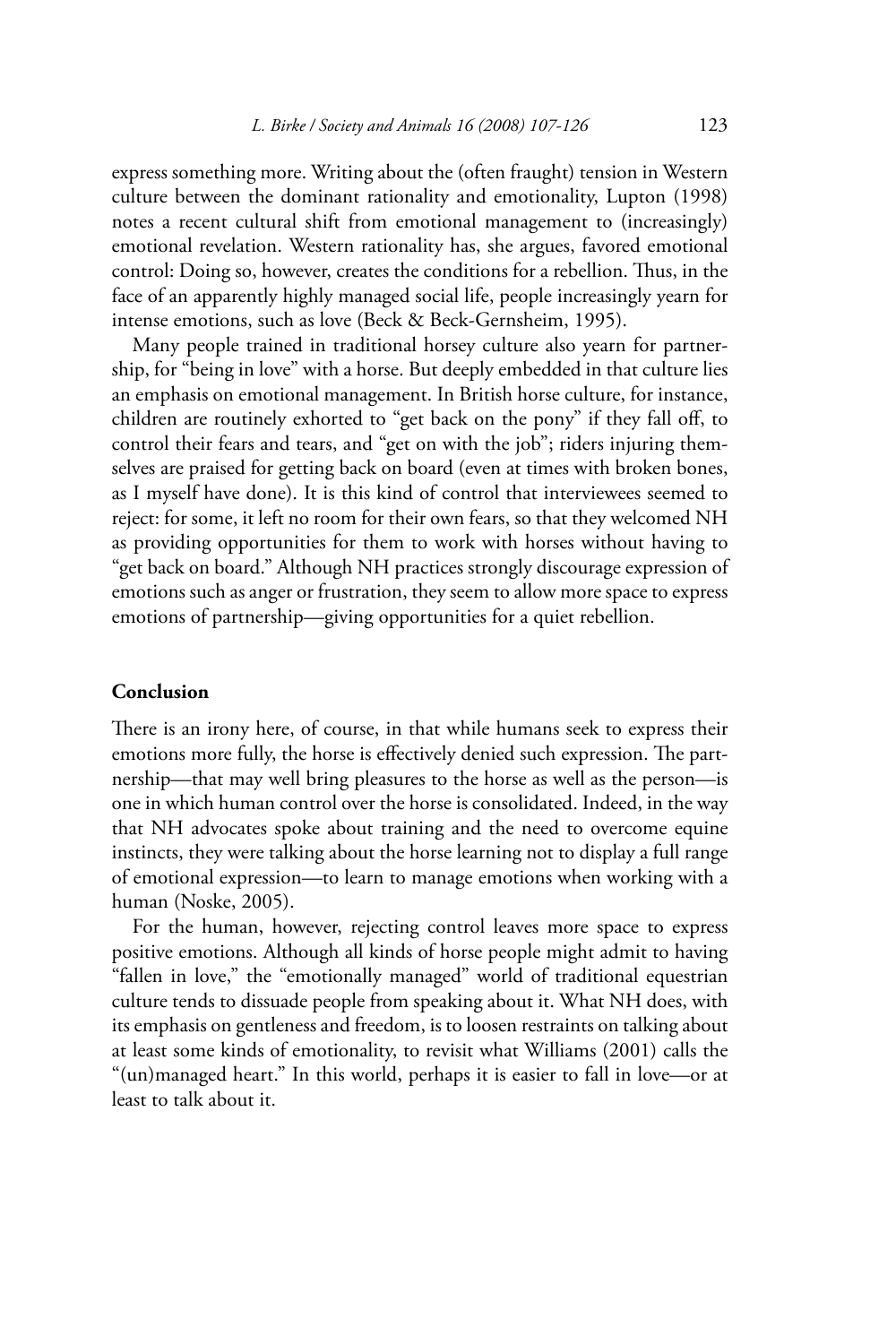# **Acknowledgments**

 I am grateful to Keri Brandt and Mike Michael, and Joanna Latimer for helpful comments on this paper and ongoing discussion; to Dave Stuart, for discussions of what "horsemanship" means; and, of course, to all the participants who shared freely of their time to discuss horses.

## **Notes**

1. This is based on a qualitative analysis of 48 interviews (14 of which were conducted faceto-face and the rest via iterative email correspondence), alongside analysis of written materials about natural horsemanship produced for training purposes, in website chatrooms and at conferences. People were recruited via snowball sampling and interviews transcribed and coded for subsequent discourse analysis (Potter & Wetherell, 1987). Many participants chose to "mix and match" their methods, so that separating out interviews by methods was not possible. I also observed demonstrations of NH and watched training DVDs to provide context. Birke (2007) further details methods.

2. By traditional approaches, respondents meant approaches traditionally used in the worlds of leisure horses, including competition disciplines such as show jumping. This is a largely fragmented part of the wider horse world, consisting of small-scale owners keeping horses in small barns or yards—so distinguishing these from, say, the more intensive (and industrialized) areas of racing and polo. The people I interviewed had experience of "traditional" horsekeeping in small yards; it was this from which they differentiated themselves.

3. Despite the sexism of this term, there is a marked gender disparity in natural horsemanship—which in turn reflects the gender composition within the world of pleasure horse owners: The vast majority of this group are women. I retain the term here simply because it is so widely used.

4. Critics of NH would contest this claim. There have long been advocates of gentle methods of handling horses, from Xenophon's *Art of Horsemanship* in ancient Greece, to writers such as Blake (1975). What is new, however, is that these new methods are energetically marketed, a task made easier by communications technologies. So, while there may now be more people from non-horsey backgrounds learning to ride (and hence having less ready access to tacit knowledge about horses) there is also a plethora of advice available on the internet and through chatrooms. Although some of this may not be useful, or may be harmful to either horse or human, some of it is indeed valuable information; It does, moreover, help to create a climate of opinion in which gentle methods of horse training are favored (Birke, 2007). The point about NH practitioners, however, is that they do not feel that they encountered partnership in practice in their dealings with traditional approaches to horses and their management.

5. All names of respondents given here are pseudonyms.

6. There is evidence that, like many other mammals and birds, horses' brains show lateralization (McGreevy & Rogers, 2005), just as do those of humans.

7. Taking this position meant that people did not want to see technologies of control as possibly harsh, insisting, for example, on calling the long stick used in Parelli work a "carrot stick" rather than a whip even though (several respondents told me) it was sometimes used to tap or hit. (Birke, 2007).

8. Similarly, experienced horse owners are more consistent in their recognition of equine emotions, while novice owners are less so: Russell (2003).

9. Certainly that would be my experience, from a lifetime of engagement in the horse world.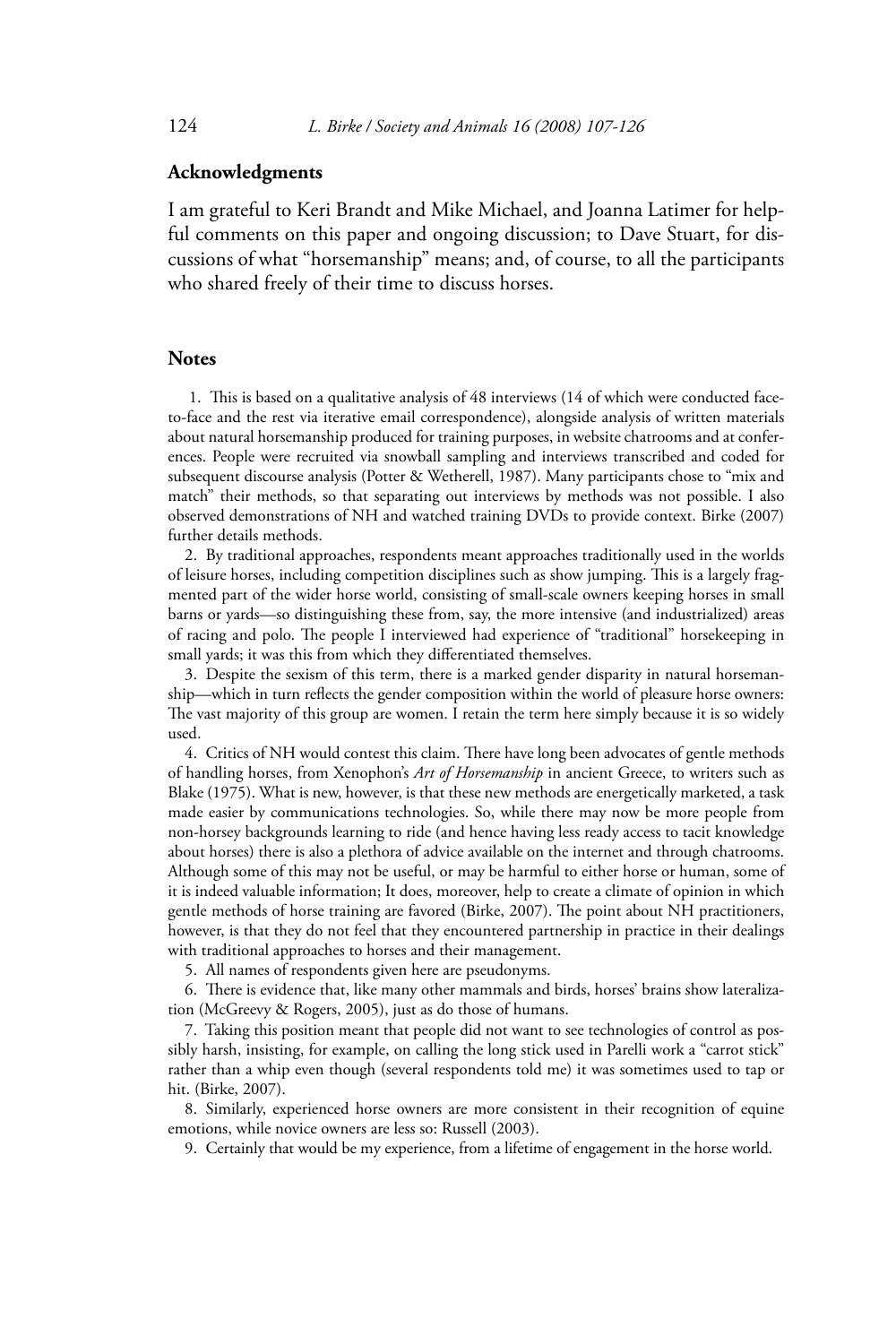10. Interestingly, this was more noticeable in email interviews, the relative anonymity of which seemed to give respondents an opening to wax lyrical about their horses/relationship. Face-to-face interviews took on a more serious tone.

11. I am grateful to Keri Brandt for this observation.

12. Significantly, there is little space here for the horse to refuse the relationship with the human—to try would mean being judged as not cooperating with the programme and/or a failure on the part of the human to make the horse understand. Either way, the horse has little choice. I am grateful to one of the anonymous referees for pointing this out.

13. Lykke and Bryld (2004) have usefully coined the term "animaling" to refer to the discursive processes whereby humans create and recreate relationships of power between humans and nonhumans:Birke, Lykke, and Bryld (2004) discuss this.,

14. Practitioners in both spheres note the yawning incomprehension of each other and recreate a division between the methods of each (although in practice they overlap considerably). Horses themselves presumably do not benefit from this chasm.

## **References**

Beck, U., & Beck-Gernsheim, E. (1995). *The normal chaos of love*. Cambridge: Polity Press.

- Bekoff, M. (2002). *Minding animals: awareness, emotions and heart.* Oxford: Oxford University Press.
- Birke, L, (2007). "Learning to speak horse": The culture of "natural horsemanship." Society & *Animals*, 15, 217-240.
- Birke, L., Lykke, N., & Bryld, M. (2004). Animal performances: An exploration of intersections between feminist science studies and studies of human/animal relationships. *Feminist Theory*, *5* (2), 167-183.
- Birke, L., & Latimer, J. (2007). *Natural relations: Horses, knowledge and technology.* Paper presented to the Annual Conference of the British Sociological Association, April, University of East London.
- Blake, H. (1975). *Talking with horses: A study of communication between man and horse.* London: Souvenir Press.
- Brandt, K. J. (2004). A language of their own: An interactionist approach to human-horse communication. *Society & Animals, 4*, 299-316.
- ——. (2005). *Intelligent bodies: Women's embodiment and subjectivity in the human-horse communication process* unpublished doctoral dissertation. Boulder: University of Colorado.
- Cassidy, R. (2002). *The sport of kings: Kinship, class and thoroughbred breeding in newmarket.* Cambridge: Cambridge University Press.

 $-$ . (2005). Falling in love with horses: The international thoroughbred auction. *Society & Animals, 13*, 51-68.

- Crist, E. (1999). *Images of animals: Anthropomorphism and animal mind*, Philadelphia: Temple University Press.
- Despret, V. (2004). The body we care for: Figures of anthropo-zoo-genesis. *Body & Society, 10* (2-3), 111-134.
- Franklin, A. (1999). *Animals and modern cultures: A sociology of human-animal relations in modernity.* London: Sage.
- Game, A. (2001). Riding: Embodying the centaur. *Body & Society, 7*, 1-12.
- Hockenhull, J. (2006). *Does punishment work? Rider responses and behaviour problems in ridden horses.* Paper presented at Proceedings of the 2nd International Equitation Science Symposium, Milan.
- Jasper, J., & Nelkin, D. (1992). *The animal rights crusade*, New York: The Free Press. Latimer, J. (n.d). *Scaling materials: Extension, stratification and horsey worlds.* Unpublished paper.